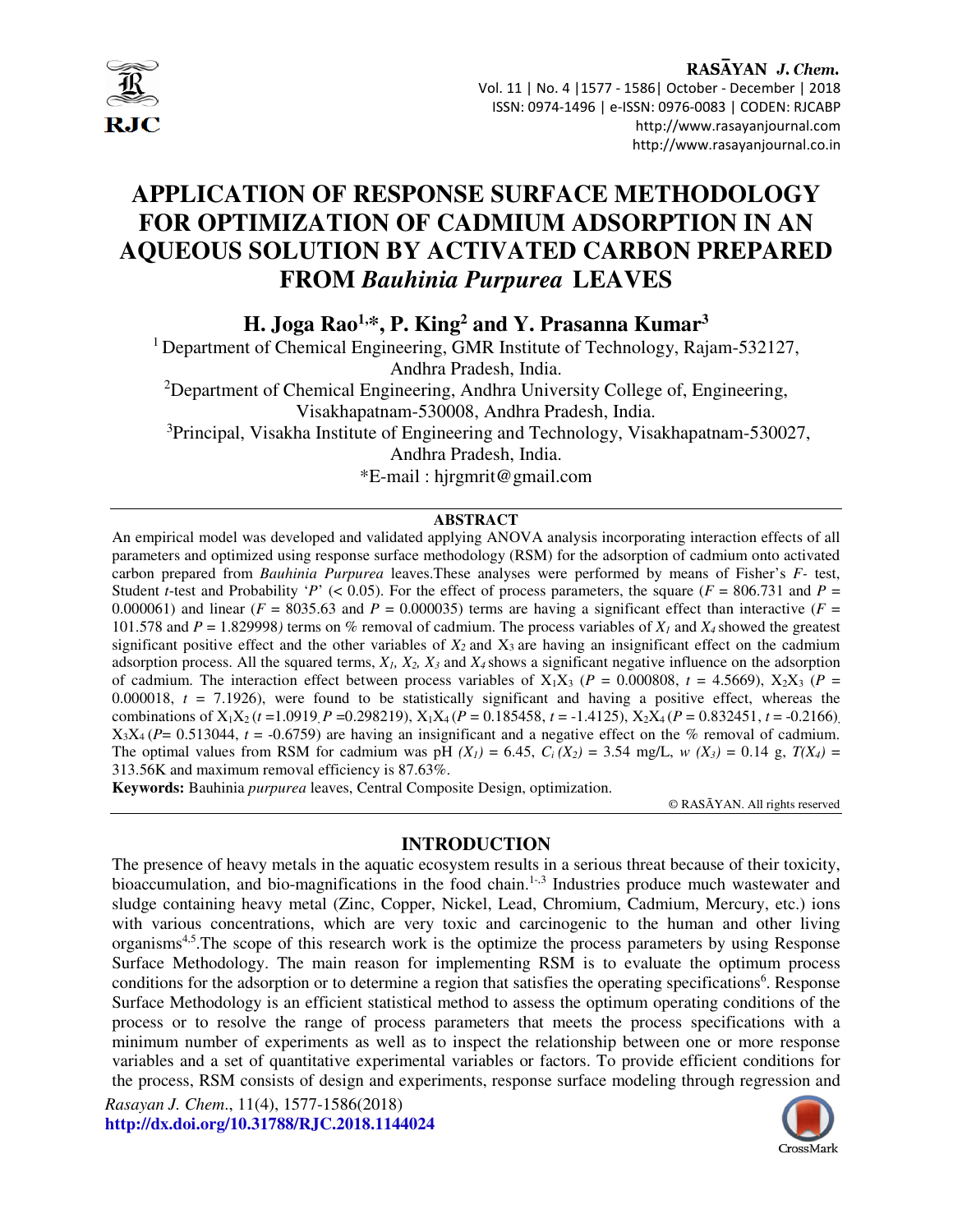Vol. 11 | No. 4 |1577 - 1586| October - December | 2018

optimization<sup>7</sup>. The application of statistical experimental design technique was adopted in the adsorption process to attaining a high degree of metal removal, closer confirmation of the output response to nominal and target requirements and reduced development time and overall costs<sup>8</sup>. The central composite design was used to optimize cadmium removal by activated carbons prepared from *Bauhinia Purpurea* leaves in a batch system. It is used to examine the relationship between one or more response variables and a set of quantitative experimental variables or factors. The process optimization of the Cadmium recovery from ACBPL as the adsorbent using adsorption process has not been reported in the literature. Hence the present work intends to assess the effects of variables such as initial cadmium concentration, the weight of the adsorbent, temperature and pH of the solution to identify the optimum conditions using a central composite design (CCD). Designing of experiment and consistency of variables affecting the system is critical in the optimization process. The conventional optimization is carried out by varying a parameter whilst maintaining all other parameters involved at constant levels. Such methods are simple but do not describe the interaction effects of process variables. Moreover, this method is time consuming and gives low efficiency in optimizing the variables. In addition, the conventional classical method requires a large number of experimental runs to determine the optimum values. RSM is a collection of the statistical and mathematical technique used to develop, improve and optimize different processes. RSM is used to understand the crucial role of the experimental conditions (process parameters), as well as their interactions in a adsorption process<sup>9,10</sup>. It also gives the information about the complete interaction effects of all the process parameters influencing the adsorption process. In the present research work, RSM was adopted to study the influence of various process variables in the adsorption process and to determine the accurate model which in turn is used to get more accurate optimized values.

# **EXPERIMENTAL**

# **Materials and Methods**

RSM is one of the relevant techniques of experimental design which is frequently utilized after the essential controllable factors are distinguished and to discover the variable settings that optimize the response. RSM is preferred as it is convenient in making various projections, providing graphical illustrations. Consequently, this technique provides visual elucidation of the practical relations between the response and experimental variables.11,12 In numerous chemical, biochemical and bio-environmental processes, RSM has been adapted to analyze, optimize and assess the interactive effects of independent factors. As per the research works conducted, Box and Wilson inspired the use of orthogonal design for evaluating the first-order model<sup>13</sup>. Eminent scientists and engineers have gained proficiency in applying central composite designs (CCDs) and three-level designs by the Box and Behnken for the second-order models<sup>14</sup>. In spite of many available designs available for fitting a second-order model, CCD suggested by Box and Wilson is the most preferred one among all the designs. It consists of factorial points (from a 2*<sup>m</sup>* design), central points, and axial points. Based on these points, the total number of experiments designed by CCD will be:

$$
N = 2m + 2m + ko
$$
 (1)

Where, N is the total no. of experiments, *m* is the no. of the factors studied, and *ko* is the no. of replicates. Design expert software or Minitab is generally preferred for using CCD under RSM. In this study, statistical software STATISTICA 6.0 (Stat Soft Inc.) is used as an optimization software. The value of  $\alpha$ is important to calculate in CCD, as the location of axial points in the experimental domain could be easily determined using the value. The  $\alpha$  value determines the design to be applied, whether spherical, orthogonal, rotatable, or face-centered. More accurately, the CCD is made by choosing a value of :

$$
\alpha = \left[2^{\frac{m}{4}}\right]
$$
 (2)

To study the influence of pH of the solution  $(2-8)$ , initial lead concentration in the solution  $(C_i = 2-10)$ mg/L), Dosage of adsorbent ( $w = 0.025$ -0.15g) and temperature of the solution (303-323K) on the % removal, a Central Composite Design (CCD) is used to optimize the levels of these variables. Analysis of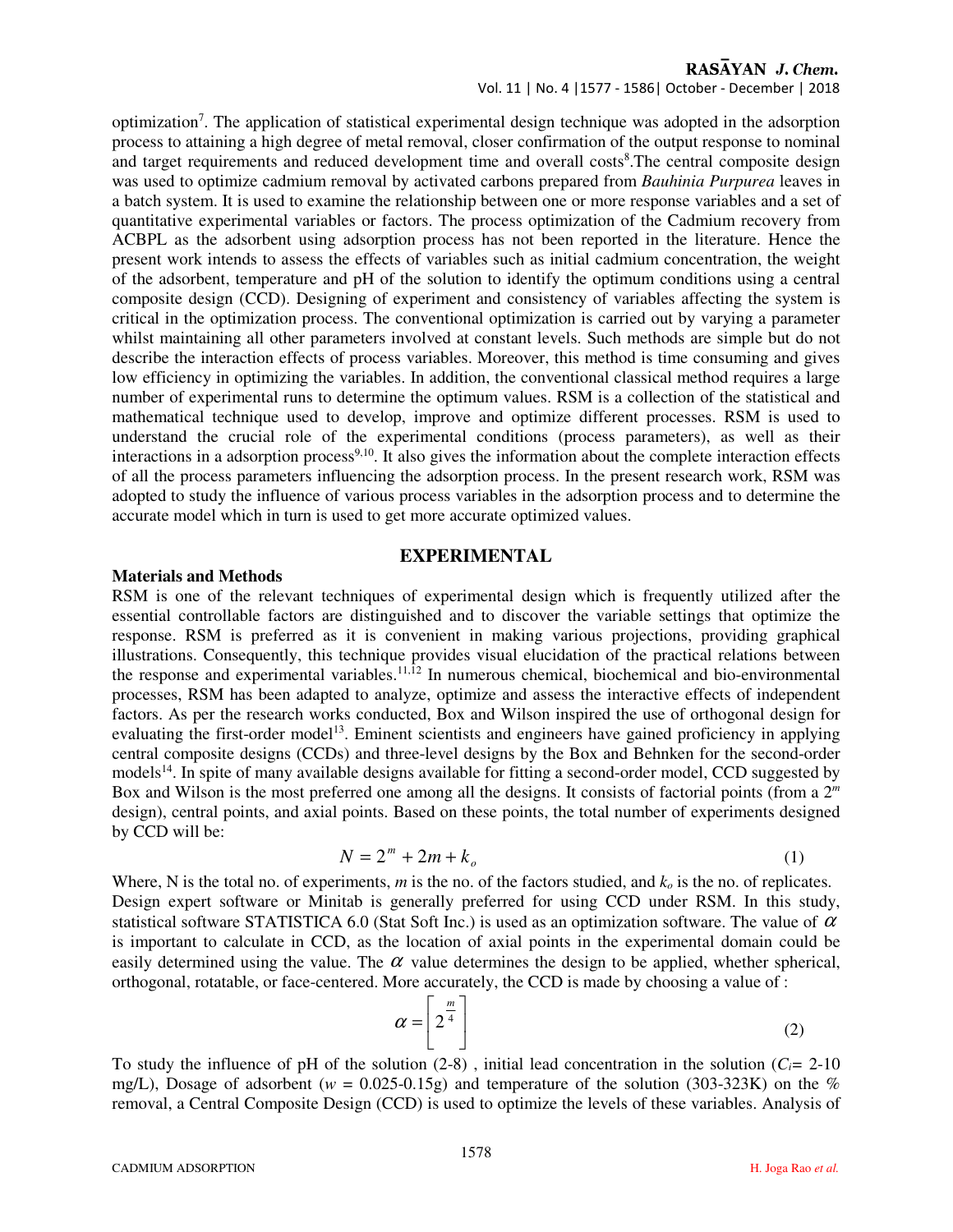variance (ANOVA) was utilized to test the significance of each term in the equation and the goodness of fit of the regression model. $15-17$ 

This RSM is applied to gauge the result by contour plots in order to examine the individual and cumulative effects of the variables and the mutual interactions between the variables on the dependent variable.Using the response surface regression procedure of statistical analysis system experimental data obtained was analyzed. The interaction between responses and independent factors was obtained by fitting them into second-order polynomial equation:

$$
Y = \alpha_{0} + \sum_{i=1}^{k} \alpha_{i} x_{i} + \sum_{i=1}^{k} \alpha_{i} x^{2} + \sum_{i < j} \sum_{i < j} \alpha_{i} x_{i} x_{j} + \epsilon
$$
\n(3)

Where Y is the response,  $\alpha_0$  is the constant,  $\alpha_i$  is the incline or straight impact of the data element  $x_i$ ,  $\alpha_{ii}$  is the quadratic effect of input factor  $x_i$ ,  $\alpha_{ii}$  is the linear by linear interaction effect between the input factor  $x_i$ and  $\epsilon$  is the residual term.

#### **RESULTS AND DISCUSSION**

Activated carbon prepared from *Bauhinia Purpurea* leaves (ACBPL) was used as low-cost adsorbent for removal of cadmium from aqueous solution. Optimization of adsorption process parameters using response surface methodology was also reported in this section.

| Table 1. Kange of Taborphon I Tocess I alaments covered in the Frescht Stady |                                                               |      |  |  |  |  |  |
|------------------------------------------------------------------------------|---------------------------------------------------------------|------|--|--|--|--|--|
|                                                                              | Activated Carbon prepared<br>from Bauhinia Purpurea<br>leaves |      |  |  |  |  |  |
|                                                                              |                                                               |      |  |  |  |  |  |
| Process parameter                                                            |                                                               |      |  |  |  |  |  |
|                                                                              | Cadmium                                                       |      |  |  |  |  |  |
|                                                                              | Min                                                           | Max  |  |  |  |  |  |
| Contact time, $t$ (min)                                                      |                                                               | 80   |  |  |  |  |  |
| Initial metal ion concentration of the solution, $C_i$ (mg/L)                |                                                               | 10   |  |  |  |  |  |
| Solution pH                                                                  | $\mathfrak{D}$                                                | 10   |  |  |  |  |  |
| The average particle size of the adsorbent, $d$ ( $\mu$ m)                   | 74                                                            | 177  |  |  |  |  |  |
| The dosage of the adsorbent, $w(g)$                                          | 0.025                                                         | 0.15 |  |  |  |  |  |
| Temperature, $T(K)$                                                          | 303                                                           | 323  |  |  |  |  |  |

Table -1: Range of Adsorption Process Parameters covered in the Present Study

| Table -2: Experimental Variables and Levels investigated by Central Composite Design |
|--------------------------------------------------------------------------------------|
|--------------------------------------------------------------------------------------|

| Variable |                                                    | Level of Process parameters |       |     |       |      |  |
|----------|----------------------------------------------------|-----------------------------|-------|-----|-------|------|--|
|          | Process parameter                                  | $-2$                        | - 1   |     |       |      |  |
|          | Solution pH                                        |                             |       |     |       |      |  |
| $X_2$    | Initial metal concentration, $C_i$ ( <i>mg/L</i> ) |                             |       |     |       |      |  |
| $X_3$    | Dosage of adsorbent, $w(g)$                        | 0.05                        | 0.075 | 0.1 | 0.125 | 0.15 |  |
|          | Temperature $(K)$                                  | 303                         | 308   | 313 | 318   | 323  |  |

#### **Optimization of Adsorption Process Parameters using Factorial Experimental Design (CCD)**

The response surface methodology is a collection of useful mathematical and statistical technique for analyzing the effects of several independent parameters on the response of interest. Preliminary experimental results indicated that the pH  $(X_1)$ , initial metal concentration  $(X_2)$ , adsorbent dosage  $(X_3)$ and temperature of metal solution  $(X_4)$  were all the five essential parameters of adsorption studies, significantly affected the percentage of adsorption and metal deposition on activated carbon of *Bauhinia Purpurea* leaves*.* Therefore, these parameters were chosen to achieve the optimized conditions for the maximum percentage of adsorption of Cadmium onto activated carbon of *Bauhinia Purpurea* leaves using response surface methodology. The response was expressed as the percentage of adsorption of Cadmium onto the adsorbent. A CCD with 26 experiments, which includes a 8 cubic point runs, 6 center point runs and 2 axial point runs, was utilized for the optimization of process parameters. For statistical calculations, all independent variables were coded to five levels as  $X_i$  according to the following equation,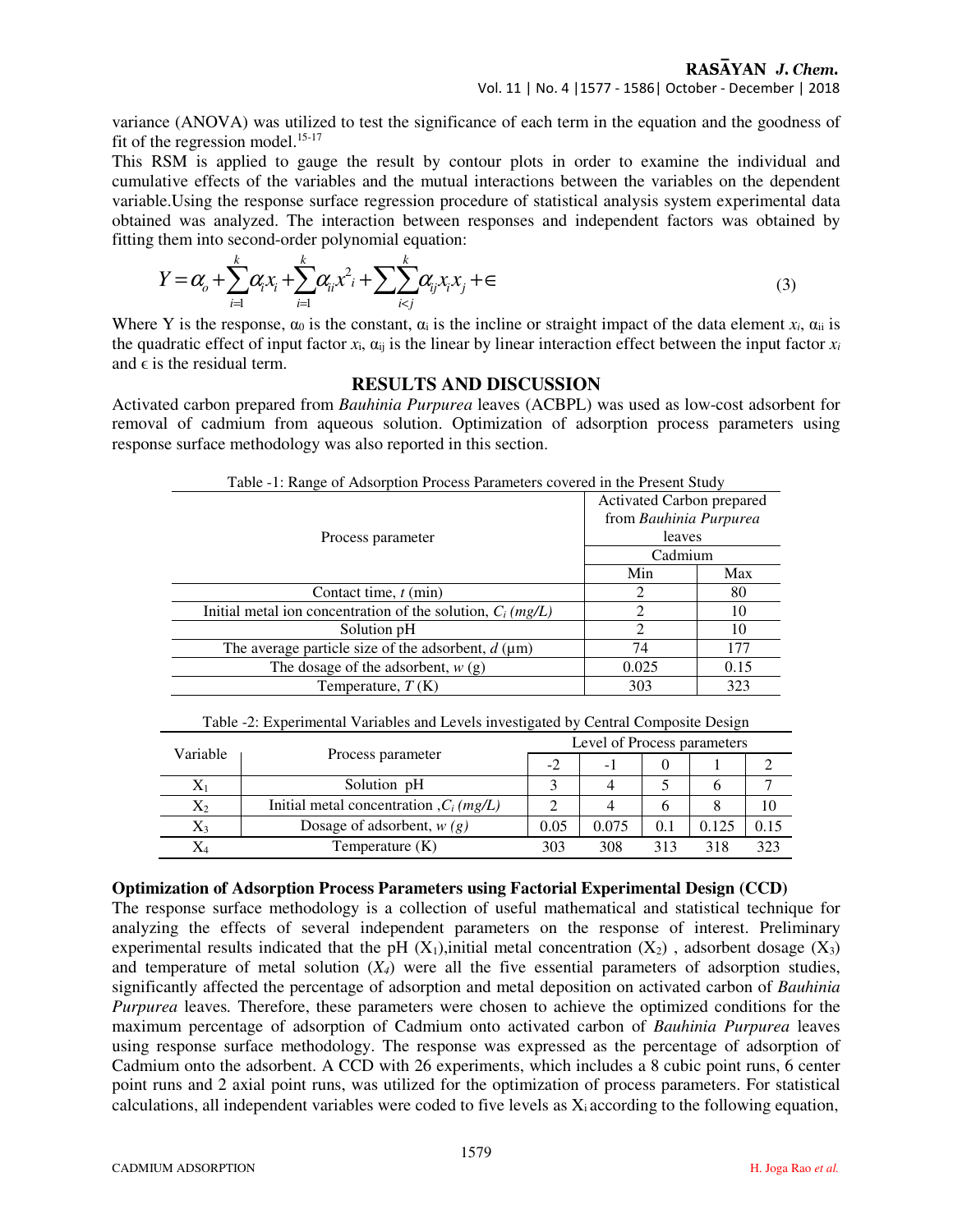RASAYAN J. Chem. Vol. 11 | No. 4 |1577 - 1586| October - December | 2018

$$
X_i = \frac{x_i - x_{oi}}{\Delta x_i} \quad (i=1,2,3,\ldots,\ldots,k)
$$
 (4)

Where,  $X_i$  is the dimensionless value of an independent variable,  $X_i$  is the real value of an independent variable,  $x_{oi}$  is the real value of the independent variable at the center point, and  $\Delta X_i$  is the step change. On the basis of preliminary experimental results, it is noted that all the four parameters pH, initial metal ion concentration, the dosage of the adsorbent and temperature significantly affected the adsorption efficiency of Cadmium and metal deposition on the adsorbent. For statistical calculations, all independent variables were coded using Equation (3) as discussed in section (2). Based on the analysis of preliminary experimental results the levels of independent process variables used in a CCD are shown in Table-1. The application of RSM yielded the following regression models and the following equation was found to represent the % removal of cadmium (Y) using activated carbon of *Bauhinia Purpurea* leaves as an adsorbent.

$$
(Y\%) = -12587.5 + 83.9X1 - 0.5X2 + 813.1X3 + 78.7X4 - 5.2X12 - 0.7X22 - 2775.3X32 - 0.1 X42 + 0.2X1X2 + 52.7X1X3 - 0.1X1X4 + 41.5X2X3 - 1.6X3X4
$$
\n(5)

In order to study the combined effect of the factors, experiments were performed for different combinations of the process parameters using statistically designed experiments (Table-2). Apart from the linear effect of the parameters on the adsorption efficiency of cadmium, the RSM also gives insight into the squared and interaction effects of the parameters. These analyses were performed by means of Fisher's *F*- test and Student *t*-test<sup>18</sup>.The Student *t*-test was used to determine the significance of the regression coefficients of the parameters. In general, the larger the magnitude of *t* and smaller the value of *P*, the more significant is the corresponding coefficient term. The influence of linear, square and interaction effects of process variables on the adsorption efficiency of cadmium is shown in Table-3. These results were demonstrated from the cadmium adsorption process by means of Fisher's *F-*test and Student *p*-value. For all the parameters, the square model ( $F = 806.731$  and  $P = 0.000061$ ) and linear ( $F =$ 8035.63 and  $P = 0.000035$ ) model terms are having significant effect than interactive ( $F = 101.578$  and  $P$ = 1.829998*)* model terms of cadmium adsorption process using activated carbon of *Bauhinia Purpurea*  leaves as an adsorbent. Based on *t*-test and *p*–values of the process variables of *X1* and *X4* showed the greatest significant positive effect and the other variables of  $X_2$  and  $X_3$  (Table-4) are having an insignificant effect on the cadmium adsorption process. All the squared terms, *X1, X2, X<sup>3</sup>* and *X4* shows a significant negative influence on the adsorption of cadmium using activated carbon of *Bauhinia Purpurea*  leaves as an adsorbent. The interaction effect between process variables of  $X_1X_3$  ( $p = 0.000808$ ,  $t =$ 4.5669),  $X_2X_3$  ( $p = 0.000018$ ,  $t = 7.1926$ ), were found to be statistically significant and having positive effect on adsorption efficiency (%) of cadmium using activated carbon of *Bauhinia Purpurea* leaves as an adsorbent, whereas the combinations of  $X_1X_2$  (*t* = 1.0919, *p* = 0.298219),  $X_1X_4$  (*p* = 0.185458, *t* = -1.4125),  $X_2X_4(p = 0.832451, t = -0.2166)$ ,  $X_3X_4(p = 0.513044, t = -0.6759)$  are having an insignificant effect on the adsorption efficiency of cadmium. The shapes of the surface plots indicate an interaction between the variables. The elliptical shape of the response surface curve indicates good interaction between two variables. It represents the interactive effect of any two variables on the response variable when the remaining variables kept constant. The surface and contour plots (Figs.-2a to 2f) are used to show the pictorial representation of the influence of independent variables and their interaction on the dependent variable. The response surface plots had a clear peak, which indicated that the optimum conditions fall inside the design boundary. The maximum adsorption efficiency of Cadmium is indicated by the surface confined to the smallest curve of the plot with the other variable maintained at hold value. The projection of the surface and contour plots (Figs.-2a and 2b) indicate that the adsorption efficiency increased with increasing temperature and attained maximum efficiency of 60 % at pH: 6.5 and T: 314K. Similarly, Figs.-2d and 2f indicate that the adsorption efficiency is highly influenced by the initial concentration (80 % at 2 mg/L) and moderately with the dosage of the adsorbent (60 % at 0.14 g of *ACBPL*) with increasing temperature. Figs.-2d and 2e show that the adsorption efficiency increased with an increase in pH from 4 to 6.5; the less removal observed at low pH may be due to the more availability of  $H^+$  ion activity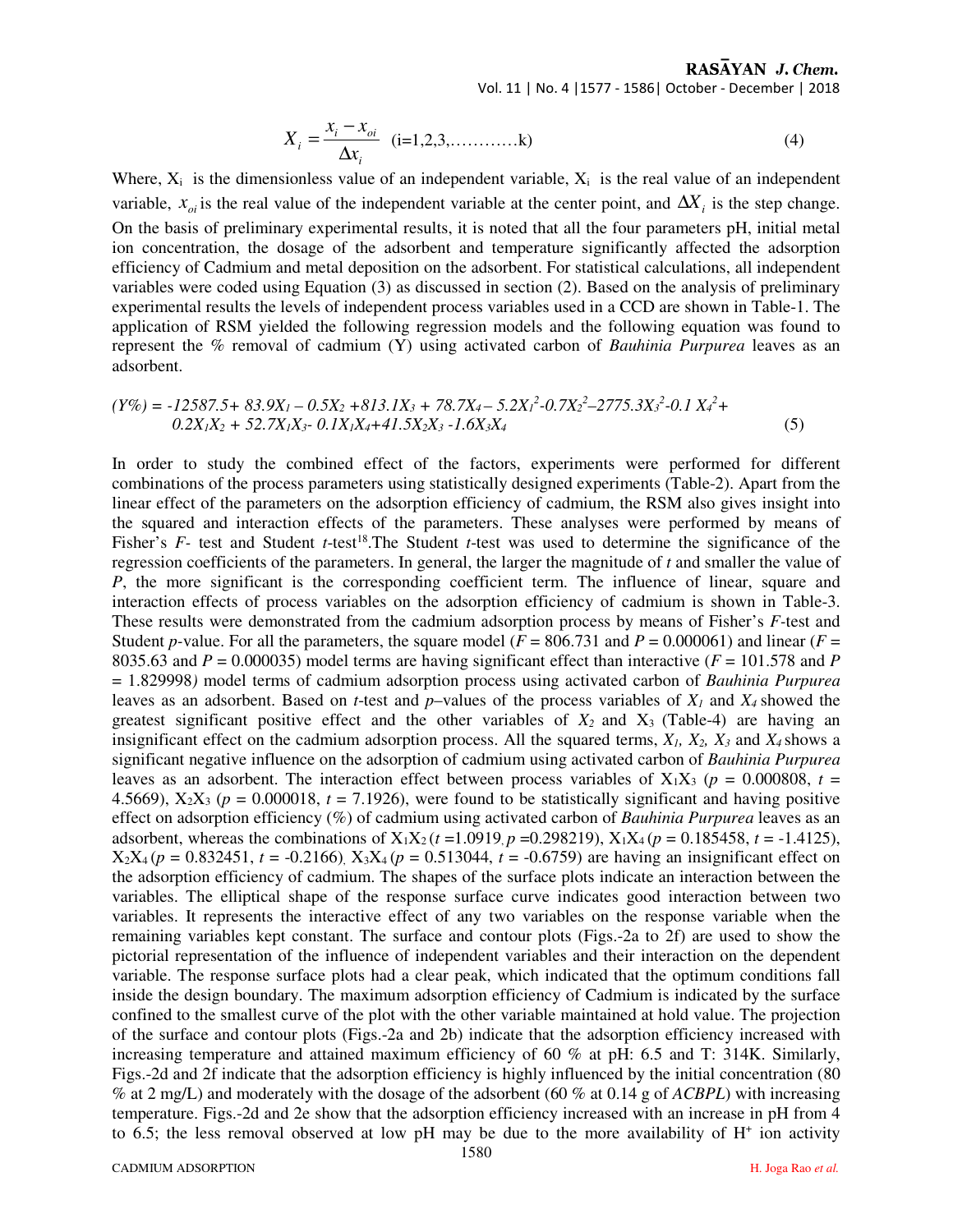Vol. 11 | No. 4 |1577 - 1586| October - December | 2018

comparable to  $Cd^{+2}$  in the solution. Besides, it was explained that at lower pH value, the surface of the adsorbent is surrounded by H<sup>+</sup> ions, thereby preventing the metal ions from approaching the binding sites of the adsorbent. This means that at the higher  $H<sup>+</sup>$  concentration, the repulsion is taking place between the metal and adsorbent and decreased adsorption efficiency. In contrast, as the pH increases, the adsorbent surface converted as more negatively charged surface and capture the lead ions to increase the adsorption efficiency. However, when the pH was greater than 6.5, there was a decrease in the adsorption capacity. This may be due to the occurrence of Cadmium precipitation. At this stage there are three species present in solution,  $Cd^{2+}$  in very small quantities, Cd (OH)<sup>+</sup> and Cd(OH)<sub>2</sub> in large quantities.<sup>19-22</sup> The % removal of Cadmium increased when the initial concentration was increased from 1 to 3 mg/L (Figs.-2b, 2d and 2f). Besides, higher initial concentrations of Cadmium to an increase in the affinity of the lead ions towards the active sites. However, a further increase in the initial concentration  $(>3 \text{ mg/L})$  resulted in a decrease in the adsorption efficiency of Cadmium. This indicates that the initial Cadmium concentration is an effective parameter to maximize adsorption efficiency. The % removal of Cadmium increased when the dosage of the adsorbent was increased from 0.05 to 0.15 g (Figs.-2c and 2f). This was due to the limited availability of the number of adsorbing species for a relatively larger number of surface sites on the adsorbent at a higher weight. However, a further increase in adsorbent dosage  $(> 0.14 \text{ g})$  resulted in a decrease in % removal of Cadmium. These results may be due to the overlapping of the adsorption sites as a result of overcrowding of adsorbent particles. In order to maximize the adsorption efficiency of metals, regression model equations (5) developed by using response surface methodology for the prediction of the effect of process variables on the % removal of Cadmium was optimized separately. The optimal values from RSM for cadmium was as follows:  $pH = 6.45$ , initial metal ion concentration = 3.54 mg/L, dosage of the adsorbent =  $0.14$  g, temperature = 313.56 and maximum removal efficiencies of 87.63%. The optimum values for process variables obtained by using RSM were validated by conducting experiments at these optimum conditions and obtained the maximum % removal of Cadmium is 85.57%. The above results proved that the statistical experimental design using RSM could be effectively used to optimize various process parameters for improving the adsorption of cadmium onto activated carbon of *Bauhinia Purpurea* leaves as an adsorbent.

| Source          | <b>SS</b> | DF           | <b>MS</b>      | F        | $P$ (Prob $\triangleright$ F) |
|-----------------|-----------|--------------|----------------|----------|-------------------------------|
| Linear          | 8035.63   | 4            | 8035.63        | 6034.433 | 0.000035                      |
| $X_1$           | 4022.27   | 1            | 4022.27        | 3020.561 | 0.000000                      |
| $X_2$           | 2758.89   | 1            | 2758.89        | 2071.821 | 0.000000                      |
| $X_3$           | 1195.11   | 1            | 1195.11        | 897.484  | 0.000000                      |
| $X_4$           | 59.34     | 1            | 59.34          | 44.567   | 0.000035                      |
| Square          | 806.731   | 4            | 806.731        | 605.822  | 0.000061                      |
| $X_1{}^2$       | 465.338   | 1            | 465.338        | 349.450  | 0.000000                      |
| $X_2^2$         | 120.235   | 1            | 120.235        | 90.291   | 0.000001                      |
| $X_3^2$         | 52.517    | 1            | 52.517         | 39.438   | 0.000060                      |
| $X_4{}^2$       | 168.641   | 1            | 168.641        | 126.643  | 0.000000                      |
| Interaction     | 101.578   | 6            | 101.578        | 76.281   | 1.829998                      |
| $X_1X_2$        | 1.588     | 1            | 1.588          | 1.192    | 0.298219                      |
| $X_1X_3$        | 27.773    | 1            | 27.773         | 20.856   | 0.000808                      |
| $X_1X_4$        | 2.657     | 1            | 2.657          | 1.995    | 0.185458                      |
| $X_2X_3$        | 68.890    | 1            | 68.890         | 51.734   | 0.000018                      |
| $X_2X_4$        | 0.062     | $\mathbf{1}$ | 0.062          | 0.047    | 0.832451                      |
| $X_3X_4$        | 0.608     | 1            | 0.608          | 0.457    | 0.513044                      |
| Error           | 14.648    | 11           | 1.332          |          |                               |
| <b>Total SS</b> | 8649.094  | 25           | $R^2 = 0.9983$ |          | $R^2$ (Adj) = .9961           |

|  |  |  | Table - 3: Analysis of Variance (ANOVA) for a response surface quadratic model for removal of Cadmium |
|--|--|--|-------------------------------------------------------------------------------------------------------|
|  |  |  |                                                                                                       |

*DF: degree of freedom; SS: the sum of squares; F: factor F; P: probability.*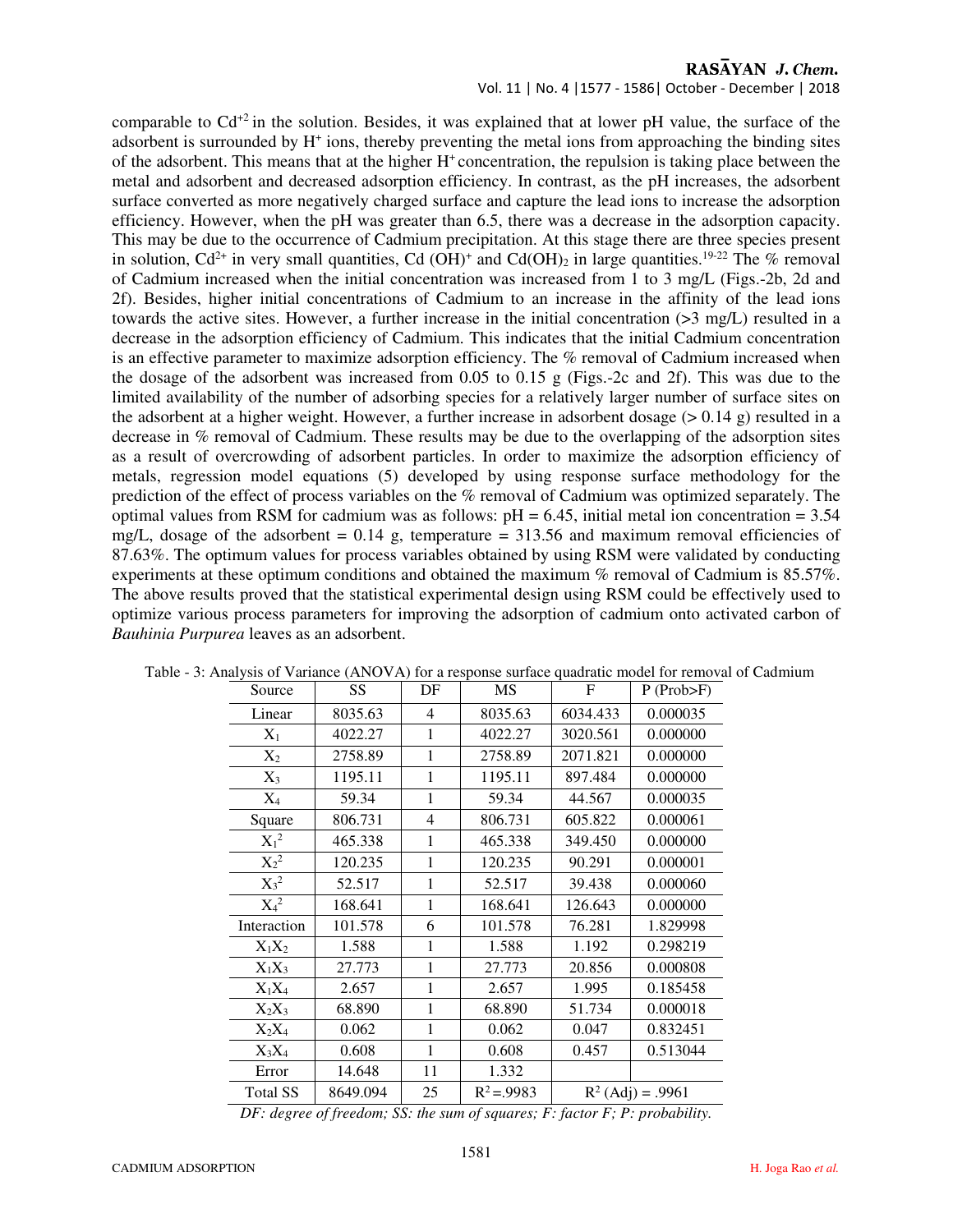Vol. 11 | No. 4 |1577 - 1586| October - December | 2018

| Adsorption parameter<br>(Mean value) | Regression<br>Coefficient | <b>Standard Error</b> | t-Value    | p-Value      |
|--------------------------------------|---------------------------|-----------------------|------------|--------------|
| Constant                             | $-12587.5$                | 1095.705              | $-11.4881$ | 0.000000     |
| $X_1$                                | 83.9                      | 18.328                | 4.5763     | 0.000795     |
| $X_2$                                | $-0.5$                    | 9.115                 | $-0.0514$  | 0.959945**   |
| $X_3$                                | 813.1                     | 730.933               | 1.1124     | 0.289673**   |
| $X_4$                                | 78.7                      | 6.928                 | 11.3659    | 0.000000     |
| $X_1^2$                              | $-5.2$                    | 0.276                 | $-18.6936$ | 0.000000     |
| $X_2^2$                              | $-0.7$                    | 0.069                 | $-9.5022$  | 0.000001     |
| $X_3^2$                              | $-2775.3$                 | 441.934               | $-6.2800$  | 0.000060     |
| $X_4{}^2$                            | $-0.1$                    | 0.011                 | $-11.2536$ | 0.000000     |
| $X_1X_2$                             | 0.2                       | 0.144                 | 1.0919     | 0.298219**   |
| $X_1X_3$                             | 52.7                      | 11.540                | 4.5669     | 0.000808     |
| $X_1X_4$                             | $-0.1$                    | 0.058                 | $-1.4125$  | $0.185458**$ |
| $X_2X_3$                             | 41.5                      | 5.770                 | 7.1926     | 0.000018     |
| $X_2X_4$                             | $-0.0$                    | 0.029                 | $-0.2166$  | $0.832451**$ |
| $X_3X_4$                             | $-1.6$                    | 2.308                 | $-0.6759$  | 0.513044**   |

Table-4: Estimated Regression Coefficients and Corresponding *t-* and *P-* Values for the Adsorption of Cadmium.







| Run |          |                |                |          | $X_4$    | Tuote 5: Experimental Design frium and results in the ridiotiphon of cuttinum<br>% Removal of Cadmium |  |
|-----|----------|----------------|----------------|----------|----------|-------------------------------------------------------------------------------------------------------|--|
|     | $X_I$    | $X_2$          | $X_3$          |          | Observed | Predicted                                                                                             |  |
|     | $-1$     | -1             | $-1$           |          | 43.77    | 44.64                                                                                                 |  |
| ◠   | -1       |                |                |          | 48.91    | 49.12                                                                                                 |  |
|     | $-1$     | -1             |                |          | 52.17    | 52.36                                                                                                 |  |
|     | 0        | $\mathfrak{D}$ | $\Omega$       | $\Omega$ | 56.21    | 56.06                                                                                                 |  |
|     | $-1$     |                |                | $-1$     | 18.42    | 18.55                                                                                                 |  |
| 6   |          | 0              | $\Omega$       | 2        | 21.03    | 22.77                                                                                                 |  |
|     | ↑        | 0              | $\Omega$       | 0        | 34.04    | 34.56                                                                                                 |  |
| 8   |          | 0              | $\Omega$       | $-2$     | 38.35    | 38.01                                                                                                 |  |
| 9   | $\Omega$ | 0              | $\mathfrak{D}$ | 0        | 67.24    | 68.09                                                                                                 |  |
| 10  | -1       |                | - 1            | -1       | 70.78    | 70.93                                                                                                 |  |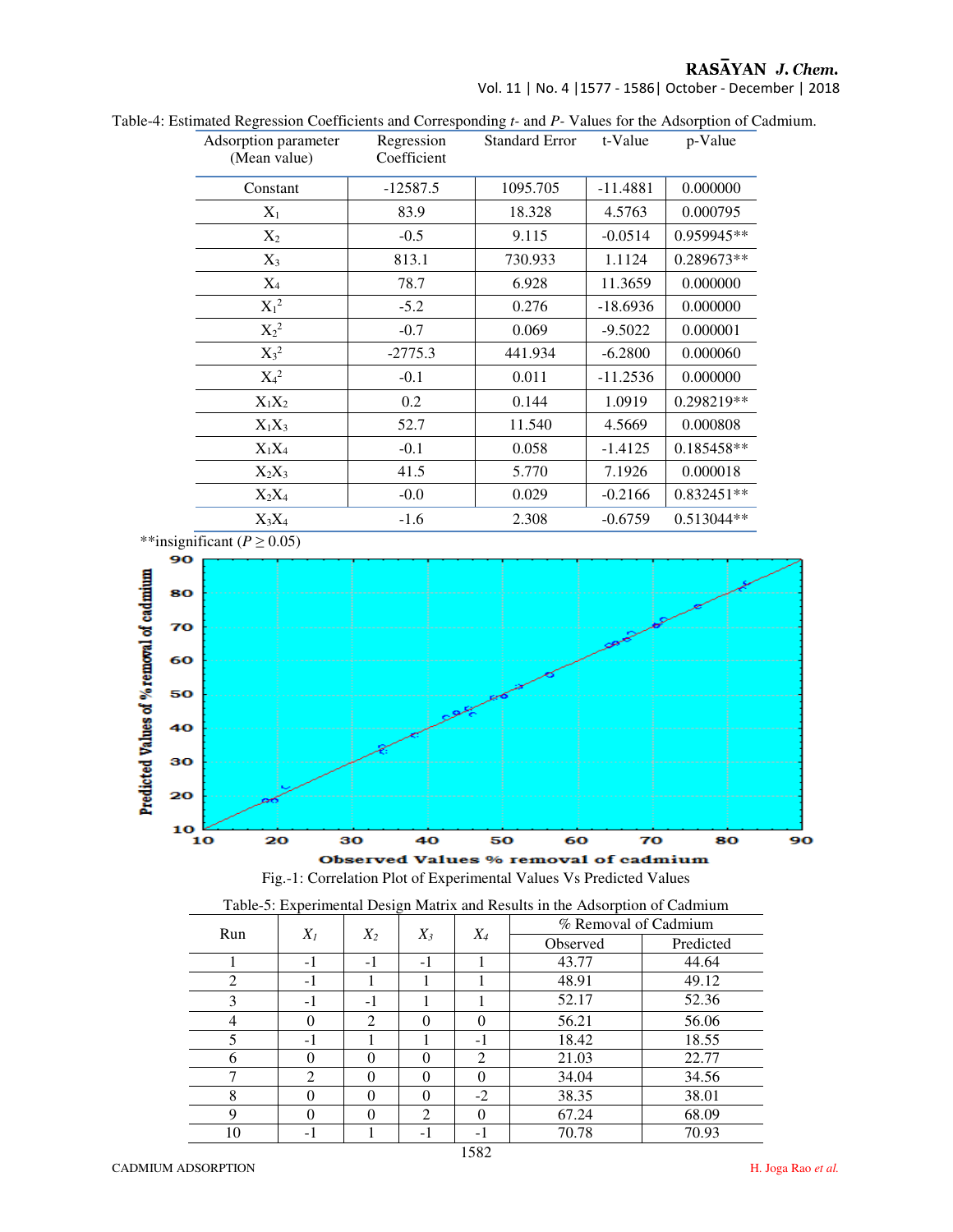Vol. 11 | No. 4 |1577 - 1586| October - December | 2018

| 11 | $\theta$ | $\theta$ | $\Omega$ | $\Omega$ | 82.14 | 81.07 |
|----|----------|----------|----------|----------|-------|-------|
| 12 | 1        | $-1$     | $-1$     | $-1$     | 82.76 | 83.14 |
| 13 | 1        | $-1$     | 1        | 1        | 42.42 | 43.25 |
| 14 | 1        | 1        | $-1$     | $-1$     | 45.53 | 45.84 |
| 15 | $\theta$ | $-2$     | $\Omega$ | $\Omega$ | 64.24 | 64.54 |
| 16 | $-1$     | $-1$     | $-1$     | $-1$     | 66.55 | 66.35 |
| 17 | $-2$     | $\Omega$ | $\Omega$ | $\Omega$ | 19.55 | 18.54 |
| 18 | $-1$     | $-1$     | 1        | $-1$     | 70.52 | 70.32 |
| 19 | 1        | $-1$     | $-1$     | 1        | 76.17 | 76.03 |
| 20 | 1        | $-1$     | 1        | $-1$     | 34.21 | 33.14 |
| 21 | $\theta$ | $\Omega$ | $-2$     | $\Omega$ | 46    | 44.03 |
| 22 | 1        | 1        | 1        | $-1$     | 71.5  | 72.26 |
| 23 | 1        | 1        | 1        | 1        | 50.24 | 49.51 |
| 24 | $\theta$ | $\theta$ | $\Omega$ | $\theta$ | 56.27 | 55.80 |
| 25 | $-1$     | 1        | $-1$     | 1        | 65.09 | 65.09 |
| 26 | 1        | 1        | $-1$     | 1        | 65.09 | 65.09 |



Fig.-2: Response surface and contour plots showing (a) the effect of temperature  $(X_4)$ , Solution pH $(X_1)$  and their mutual interaction on % removal of Cadmium, with constant adsorbent dose  $(X_3)$  and initial Cadmium concentration  $(X_2)$ ; (b) the effect of  $X_4$ ,  $X_2$  and their mutual interaction on % removal of Cadmium, with constant level of  $X_1$  and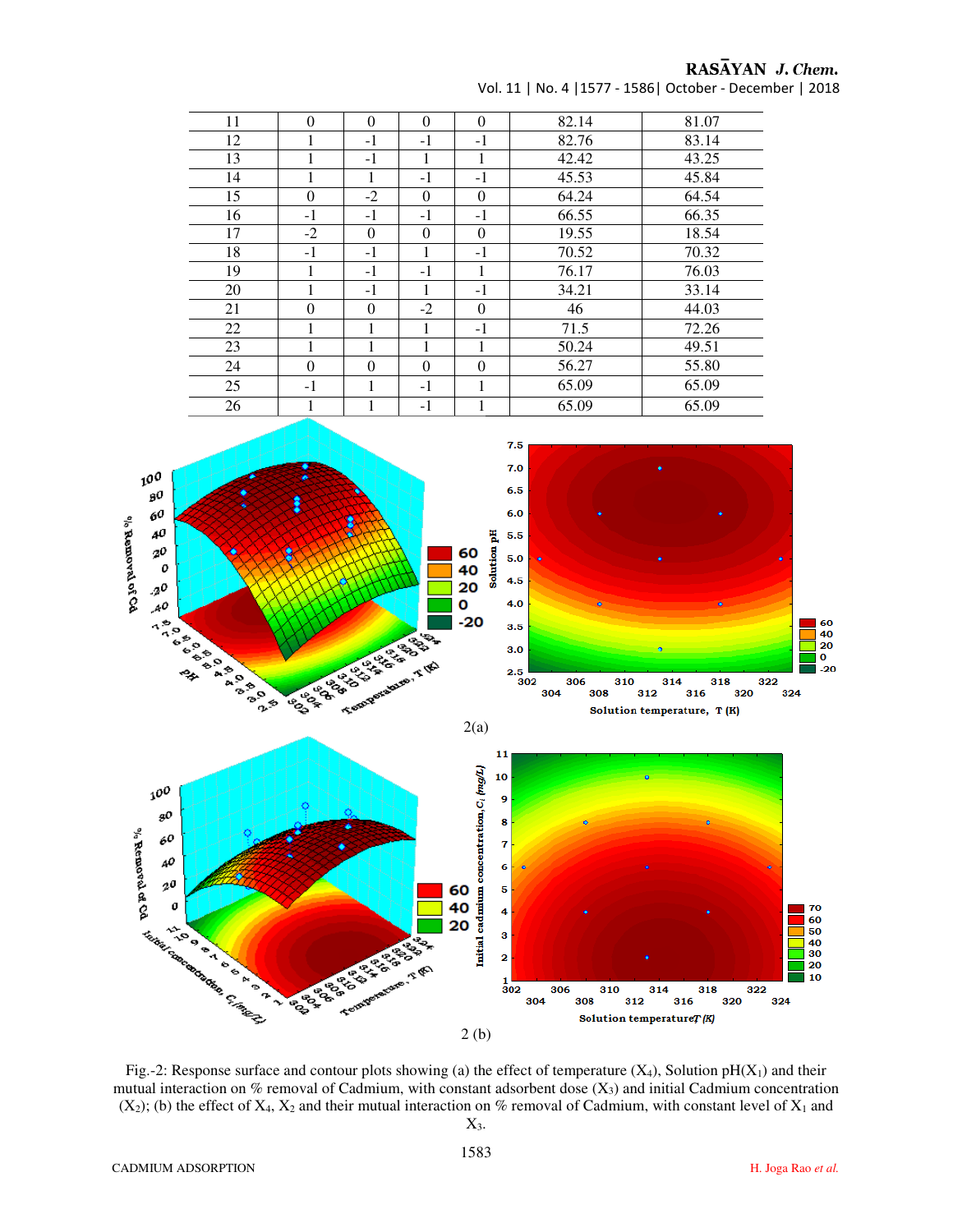RASAYAN J. Chem.

Vol. 11 | No. 4 |1577 - 1586| October - December | 2018



Fig.-2: Response surface and contour plots showing (c) the effect of temperature  $(X_4)$ , Dosage  $(X_3)$  and their mutual interaction on % removal of Cadmium, with constant pH  $(X_1)$  and initial Cadmium concentration  $(X_2)$ ; (d) the effect of  $X_1$ ,  $X_2$  and their mutual interaction on % removal of Cadmium, with constant level of  $X_3$  and  $X_4$ .

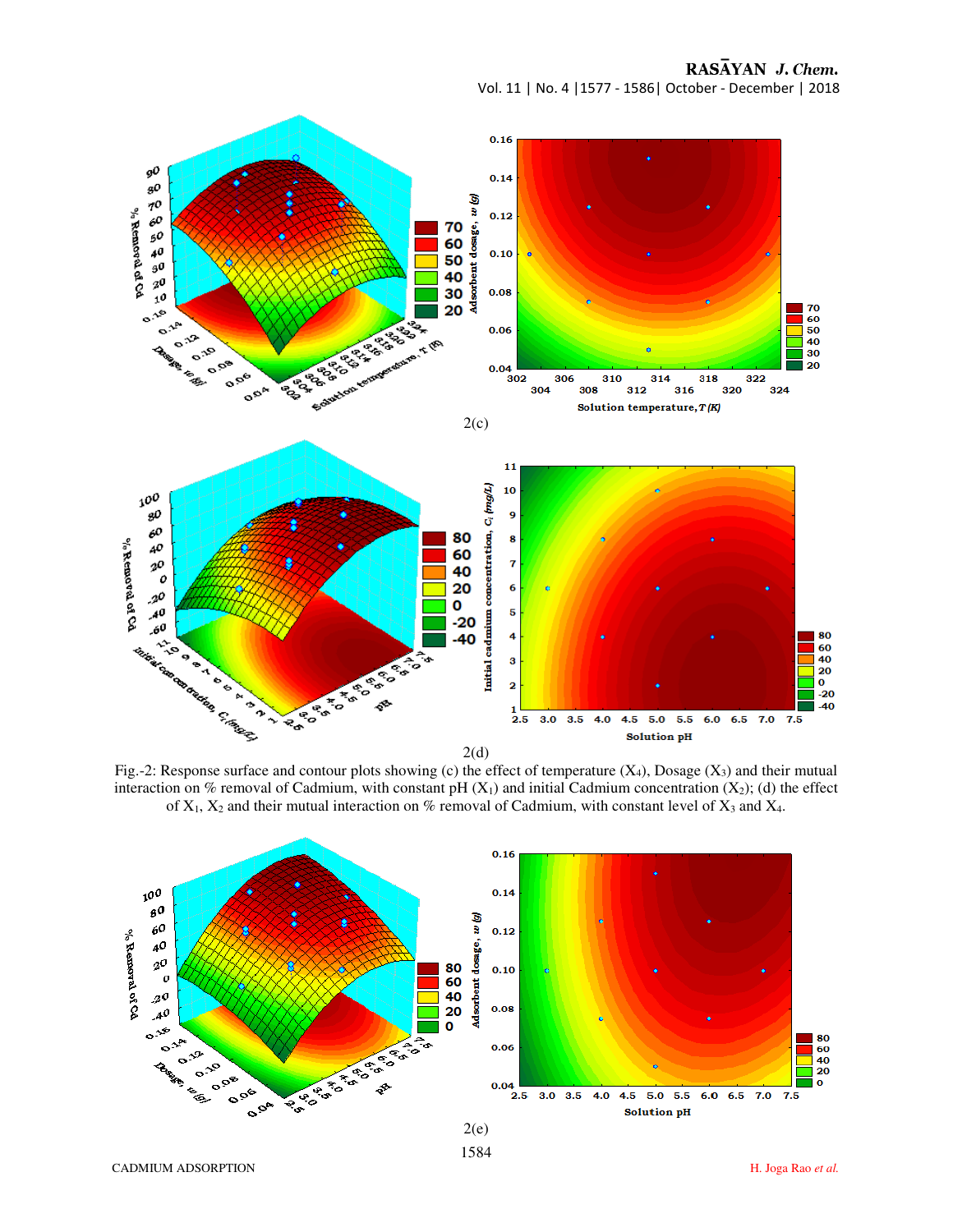RASAYAN J. Chem.

Vol. 11 | No. 4 |1577 - 1586| October - December | 2018



Fig.-2: Response surface and contour plots showing (e) the effect of pH  $(X_1)$ , Dosage  $(X_3)$  and their mutual interaction on % removal of Cadmium, with constant temperature  $(X_4)$  and initial Cadmium concentration  $(X_2)$ ; (f) the effect of  $X_2$ ,  $X_3$  and their mutual interaction on % removal of Cadmium, with a constant level of  $X_1$  and  $X_4$ .

| Table-6: The Optimal Values of the Process Variables and Responses (% Removal) of Cadmium. |                                         |                       |  |  |  |  |  |  |
|--------------------------------------------------------------------------------------------|-----------------------------------------|-----------------------|--|--|--|--|--|--|
|                                                                                            | Activated carbon prepared from Bauhinia |                       |  |  |  |  |  |  |
|                                                                                            | <i>Purpurea</i> leaves                  |                       |  |  |  |  |  |  |
| Process parameter                                                                          | Cadmium                                 |                       |  |  |  |  |  |  |
|                                                                                            | Opt.(Using<br>CCD)                      | Opt. (Experimentaion) |  |  |  |  |  |  |
| Solution pH $(X_1)$                                                                        | 6.45                                    | 6.5                   |  |  |  |  |  |  |
| Initial metal concentration $(X_2)$ , $(mg/L)$                                             | 3.54                                    |                       |  |  |  |  |  |  |
| Dosage of the Adsorbent $(X_3)$ , g                                                        | 0.14                                    | 0.15                  |  |  |  |  |  |  |
| Solution temperature $(X_4)$ , K                                                           | 313.56                                  | 313                   |  |  |  |  |  |  |
| Maximum% removal                                                                           | 87.63                                   | 88.76                 |  |  |  |  |  |  |
|                                                                                            |                                         |                       |  |  |  |  |  |  |

Table-6: The Optimal Values of the Process Variables and Responses (% Removal) of Cadmium.

# **CONCLUSION**

The effects of various process parameters on % removal of cadmium and metal uptake of activated carbon of *Bauhinia Purpurea* leaves as adsorbents were determined using adsorption technique. The following conclusions could be drawn from the present study on the removal cadmium from aqueous solutions using adsorption technique:

- The optimized process variables obtained from the RSM for the adsorption of cadmium onto activated carbon prepared from Bauhinia Purpurea leaves adsorbent was in close agreement with the experimental data.
- The optimal values from RSM for cadmium was as follows:  $pH = 6.45$ , initial metal ion concentration  $= 3.54$  mg/L, dosage of the adsorbent  $= 0.14$  g, temperature  $= 313.56$  and maximum removal efficiencies of 87.63%.
- The optimum values for process variables obtained by using RSM were validated by conducting experiments at these optimum conditions and obtained maximum % removal of Cadmium is 85.57%.
- Second order polynomial equation to represent the adsorption of cadmium onto activated carbon of Bauhinia Purpurea leaves:

 $(Y_4\%)$  = -12587.5+ 83.9X<sub>1</sub> - 0.5X<sub>2</sub> + 813.1X<sub>3</sub> + 78.7X<sub>4</sub> - 5.2X<sub>1</sub><sup>2</sup> - 0.7X<sub>2</sub><sup>2</sup> - 2775.3X<sub>3</sub><sup>2</sup> - $0.1 X_4^2 + 0.2X_1X_2 + 52.7X_1X_3 - 0.1X_1X_4 + 41.5X_2X_3 - 1.6X_3X_4$ 

Surface and contour plots were successfully used for the study of evaluation of the effects of two combined process variables on % removal of metal ions.